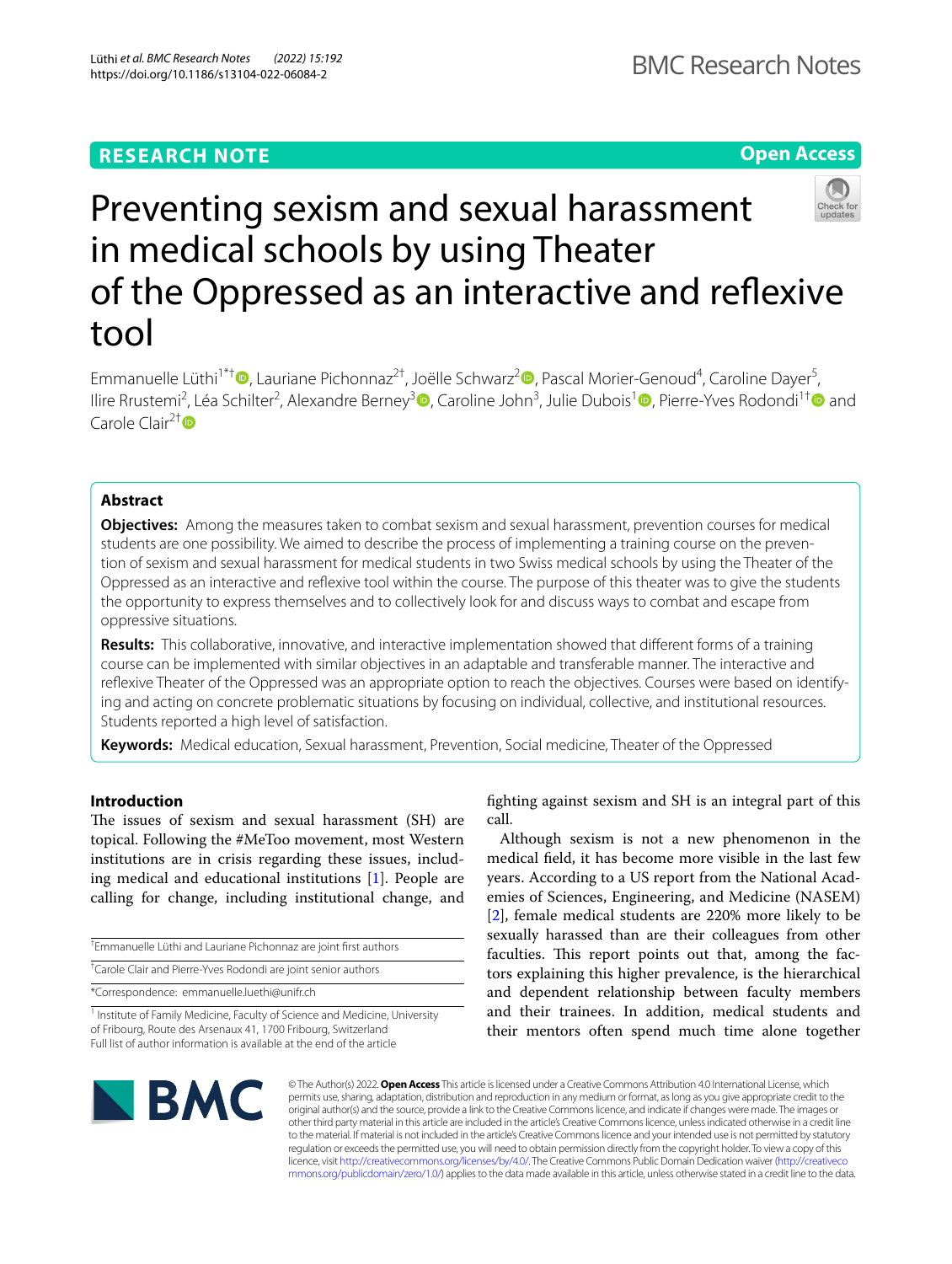(laboratories, feld sites, and hospitals). Moreover, medical trainees are frequently integrated in diferent structures throughout their curriculum, hindering their capacity to identify the structures available to report SH.

In Switzerland, SH is defned by the Swiss federal law on equality between women and men (art. 4) [[3\]](#page-5-2). Concerning sexism, many defnitions exist. We relied on the one by Dayer [\[4\]](#page-5-3): "Sexism is an ideological system that dichotomizes and ranks sexes by postulating the superiority of the category of men over the category of women. It is a set of beliefs, behaviors, and actions that (re) produces this alleged superiority, directly or indirectly, at the individual, collective, and institutional levels. This system manifests itself in particular through stereotypes, discrimination, and violence based on gender."

As education on SH is important for prevention, a training course on sexism and SH was implemented in the medical curriculum of two Swiss medical schools (Lausanne and Fribourg) to initiate social change in this feld, alongside a larger institutional prevention program against sexism and SH.

Regarding the appropriate educational approach, Christensen [\[5](#page-5-4)] underlines that interactive techniques are more efficient than didactic methods. From this perspective, the Theater of the Oppressed  $[6]$  $[6]$ , as an interactive and reflexive tool involving active student participation, appeared to be an efective means of bringing about social change. Theater of the Oppressed is a method of personal and social transformation and evolution in situations of oppression, frst developed in the 1970s by Augusto Boal  $[6]$  $[6]$ . The purpose of this method is to give the participants the opportunity to express themselves and to collectively look for and discuss ways to combat and escape from oppressive situations. There are several forms of Theater of the Oppressed, including Forum Theater and Image Theater.

In this article, we aim to describe the process of implementing such a training course from the authors' experience of setting up the course, along with the results from an external expert evaluation.

# **Main text**

# **Methods**

The Theater of the Oppressed was first considered because of previous favorable experiences with this tool by some members of our teams, and because of the importance of participatory and innovative teaching on the topic of sexism and SH. Depending on the preferences of the stakeholders, two diferent forms of the Theater of the Oppressed were chosen. Table [1](#page-1-0) describes them and Fig. [1](#page-2-0) describes the implementation process.

<span id="page-1-0"></span>**Table 1** Description of Forum Theater and Image Theater with examples from each university

| <b>Theater Form</b>                                | <b>Description</b>                                                                                                                                                                                                                                                                                                                                                                                                                                                                                                                                                                                                                                                                    | Example                                                                                                                                                                                                                                                                                                                                                                                                                                                                                                                                                                                                                                                                                                                                                                                                                                                                           |
|----------------------------------------------------|---------------------------------------------------------------------------------------------------------------------------------------------------------------------------------------------------------------------------------------------------------------------------------------------------------------------------------------------------------------------------------------------------------------------------------------------------------------------------------------------------------------------------------------------------------------------------------------------------------------------------------------------------------------------------------------|-----------------------------------------------------------------------------------------------------------------------------------------------------------------------------------------------------------------------------------------------------------------------------------------------------------------------------------------------------------------------------------------------------------------------------------------------------------------------------------------------------------------------------------------------------------------------------------------------------------------------------------------------------------------------------------------------------------------------------------------------------------------------------------------------------------------------------------------------------------------------------------|
| Forum Theater<br>in the medical school of Lausanne | In the Forum Theater, the actors play a story that stages<br>problematic situations in which characters are either<br>targets, authors, or bystanders. The actors then replay<br>the playlets and, invited and quided by a facilitator, the<br>audience intervenes and changes the course of the<br>story. When a participant intervenes, he or she can go<br>on stage to replace a character and propose alterna-<br>tive scripts and solutions to respond to the oppression.<br>Participants are considered "spect-actors."[6]<br>In Lausanne, playlets were tailor-made based on the<br>original testimonies collected by CLASH in order to be<br>as close to reality as possible. | Lucie, a 4th-year medical student, is doing a<br>hospital internship. The first scene shows that<br>she experiences everyday sexism, for example,<br>by a professor who considers her as a woman<br>who is going to 1 day be a mother who will not<br>be able to ensure that she is capable of handling<br>a demanding position in the future. The second<br>scene shows her being harassed by text messages<br>from another professor. The last scene, in the<br>operating room, shows the professor who was<br>texting her and his female professor colleague;<br>he harasses Lucie verbally and physically while<br>his colleague supports him and laughs. The play<br>emphasizes different forms of sexual harassment,<br>the potential <i>author(s)</i> (hierarchy vs peers), the key<br>role of bystanders, and how a hostile environment<br>can be harmful for the target. |
| Image Theater<br>in the medical school of Fribourg | Image Theater invites the participants to re-create<br>oppressive situations by impersonating those situations<br>in the form of a life-sized sculpture. The participants<br>in the sculpture are invited to express how they felt in<br>this situation and can propose changes in the life-sized<br>sculpture to improve the situation. This technique<br>enables participants to show and reflect on how,<br>starting from a concrete proposed situation, creating a<br>different relationship with others, as a spect-actor and a<br>bystander, can improve the well-being of all partici-<br>pants.                                                                               | In a life-sized sculpture proposed by a student, a<br>medical practitioner is touched on the thigh by<br>a person. Next to her are the 3 monkeys that see<br>no evil, hear no evil, and speak no evil. Students<br>would like to show in this life-sized sculpture that<br>bystanders are important in oppression situations.<br>They are allowed to support and help the target<br>in many ways, no matter who the <i>author</i> of the<br>oppression is.                                                                                                                                                                                                                                                                                                                                                                                                                        |

*CLASH* Collectif de Lutte contre les Attitudes sexistes en milieu Hospitalier/Collective for the Fight against Sexist Attitudes in the Hospital Environment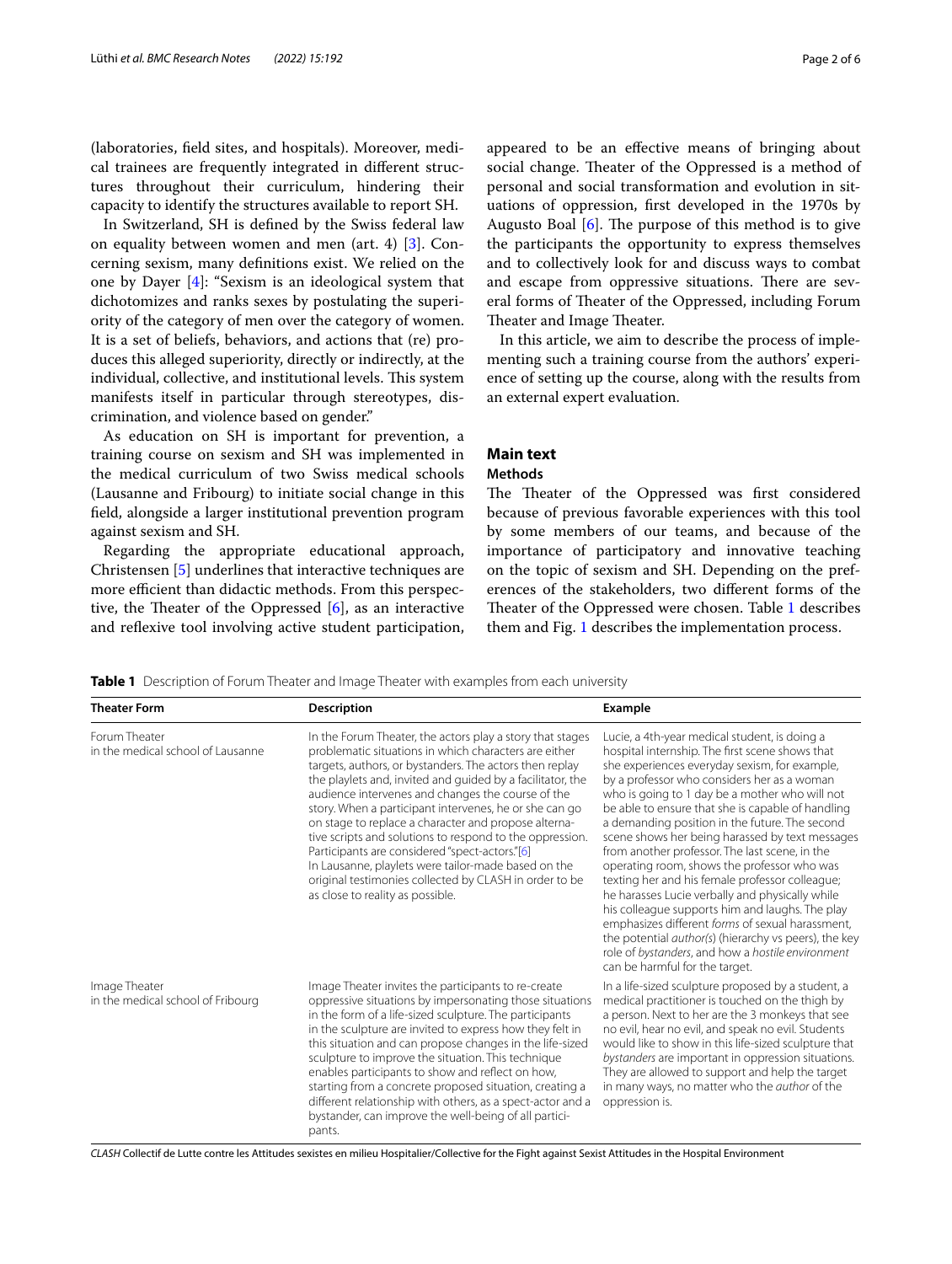

<span id="page-2-0"></span>The objectives of both courses, implemented in two separate medical schools in Switzerland, were to support students in order to (1) identify situations of sexism and SH as targets, authors, or bystanders and (2) act on problematic situations by using tools, institutional or legal policies, and procedures for reporting SH, as taught during training.

Participants of the course were students in either their 3rd or 4th year of medical study. The goal was to provide this course right before the beginning of hospital internship rotations, which take place in diferent years, depending on the medical school.

As this article describes the process of implementing a training course, no data were collected or analyzed by the authors. In addition, as there was no collection of personal health-related data, ethical approval and consent to participate was not required by the local ethics committee (Ethics Committee Vaud), in agreement with the Swiss Human Research Ordinance (HRO) [[7](#page-5-6)].

# **Results**

# **Genesis of the course**

In reaction to their own experiences during their years of internship, a group of medical students at the medical school of Lausanne sent a non-formal questionnaire about sexism and SH to their peers in 2018. Because of the disclosure of many incidents of serious damage to the integrity of students, they decided to form an association

[Collectif de Lutte contre les attitudes sexistes en milieu hospitalier (CLASH)] to fight against sexism in the hospital environment. They presented the survey results to the university hospital management and the Faculty deanship and requested, among other measures, the implementation of a training course on sexism and SH prevention for medical students, which was granted. In the same year at the medical school of Fribourg, a training program for students in their 4th to 6th year of medicine had newly opened. The program directors decided to integrate a course on the prevention of sexism and SH from the start of the curriculum.

# **Co‑constructing a course**

The courses were set up by a multidisciplinary team with diferent experiences and expertise. Stakeholders from internal medicine, psychiatry, pedagogy, mediation, sociology, gender studies (including prevention of violence and discrimination), and gender medicine were involved, as well as stakeholders from the Theater of the Oppressed and members of CLASH.

Although both medical schools decided to build their own courses, regular contacts were maintained between them during and after the construction of the courses. During construction, regular exchanges and meetings between stakeholders of the two schools were organized to ensure a solid common basis for the courses. In addition, some experts were involved in both courses, which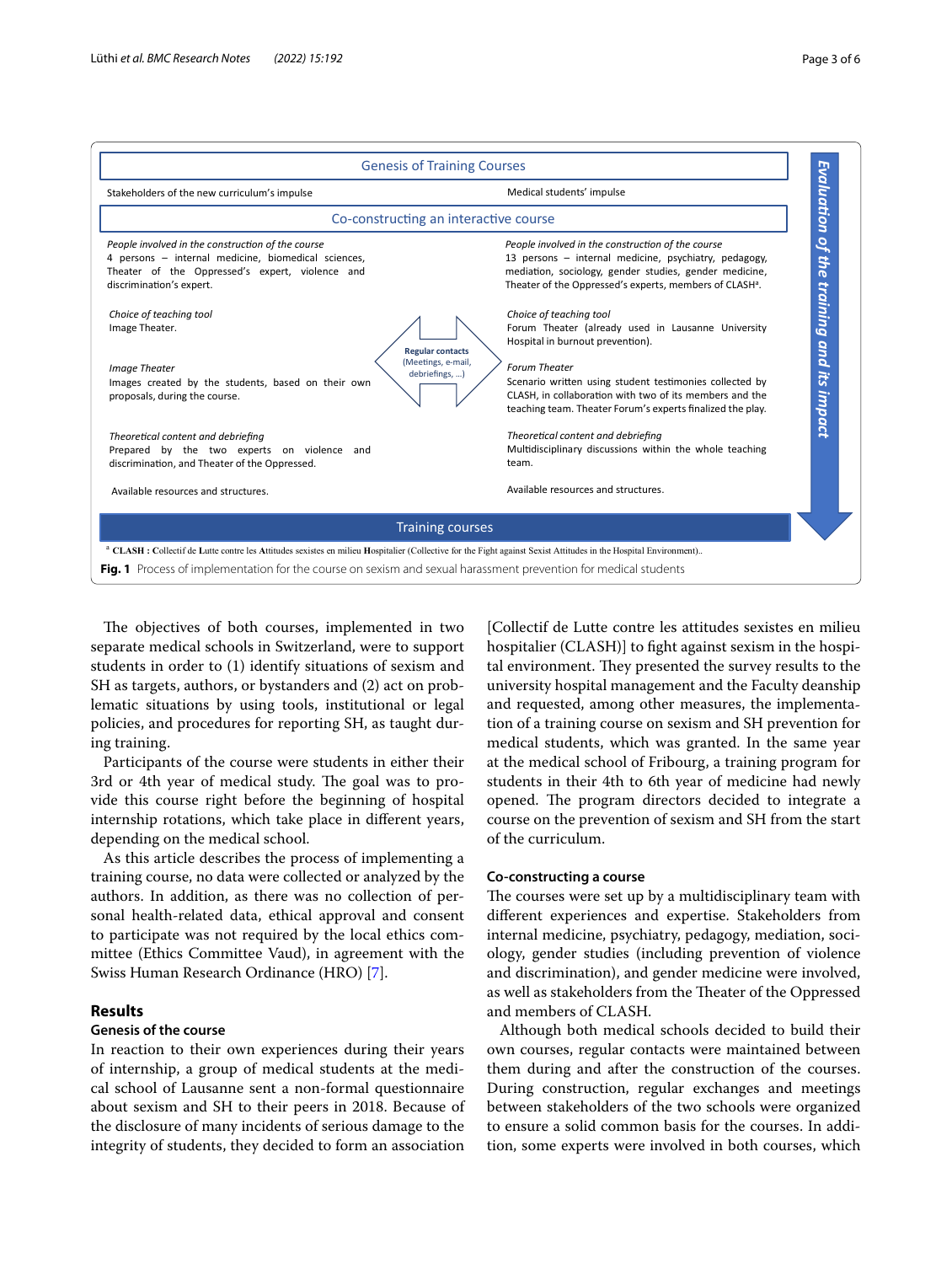helped in the transmission of experiences. Contacts were maintained after course completion to share experiences, discuss the results of the evaluation, and decide on changes to implement.

# **Mixing theory, interaction, and discussion**

Courses were designed according to three aspects: theory, interaction, and discussion. The theory included  $(1)$ the legal defnition of SH, (2) the employer's duty in the case of SH, (3) the impact of SH on health, and (4) institutional resources. The take-home messages for students were to break the silence, not to trivialize, to act with support, and to avoid victim's guilt and victim shaming, as well as that it is the duty of the workplace to be non-discriminatory and benevolent. All of this information was also provided to students in writing as a vade mecum. For more details, see Table [2.](#page-3-0)

# **Evaluation of the training**

Funded by the Swiss Federal Office for Gender Equality, we mandated an external expert evaluation, which was based on the observation and questionnaires of these two courses, as well as on students' and stakeholders' interviews  $[8]$  $[8]$ . The goals were to measure the effects of the courses and the achievement of their objectives, as well as to contribute to their optimization. The authors of the expert evaluation concluded that the context justifed the implementation of these training courses, that the course objectives were met, and that the interactive form of the Theater of the Oppressed was an appropriate option to reach the objectives. Indeed, the Theater of the Oppressed allowed students to experiment with strategies (verbal and nonverbal) and approaches to transformation in a safe environment and in a collective way, which enhances understanding of discrimination and oppression. Moreover, many students became aware of the importance of the role of the bystander(s). They also recognized male privilege. The students had a very high level of satisfaction and reported a high perception of acquired knowledge related to sexism and SH. The authors of the expert evaluation observed a strong willingness of students to take part in learning about sexism and SH as a societal issue. Nevertheless, some students felt discouraged and alone in facing sexism and SH, with the feeling that the institution that trains them will not change. The authors of the evaluation concluded that the potential of course transferability was strong. Finally, they made some recommendations for future courses, such as making them

mandatory for students, providing a reminder later

#### <span id="page-3-0"></span>**Table 2** Information from the training courses

**Course description Image Theater (Fribourg) Forum Theater (Lausanne) Forum Theater (Lausanne) Forum Theater (Lausanne)**  $D$ uration  $2.5 \text{ h}$  3.5 h Group size 40 students 20 students Year of medical study of participants 4th year 3rd year Stakeholders' teaching 1 expert in the prevention of violence and discrimination, specializing in gender studies, as well as issues of sexism and sexual harassment 1 comedian, expert in the prevention of discrimination 2 lecturers<sup>a</sup> 1 member of the association CLASH<sup>b</sup> 4 comedians Structure Students' representation of the topic Theoretical and legal clarifcation (with slide support) Image Theater Synthesis/institutional resources (with slide support) Introduction Forum Theater Discussion/theoretical input/insti‑ tutional resources (with written support) Objectives Identify situations of sexism and sexual harassment as targets, authors, and bystanders Act in problematic situations by using tools, institutional or legal policies, and procedures for reporting sexual harassment, as taught during training Summary of content Defnitions of sexual harassment and sexism at the workplace (legal, social, individual) Impact of sexual harassment on health Gender bias Testing ways to fight against sexual harassment and sexism by using theater to practice Trusted addresses and contact information Take-home messages Breaking the silence No trivializing Acting with support Avoid victim's guilt, victim shaming It is the duty of the workplace (including in internship placements) to be non-discriminatory and benevolent

<sup>a</sup> From gender and medicine unit and from liaison Psychiatry Unit

<sup>b</sup> Collectif de Lutte contre les Attitudes Sexistes en milieu Hospitalier/Collective for the fight against sexist attitudes in the hospital environment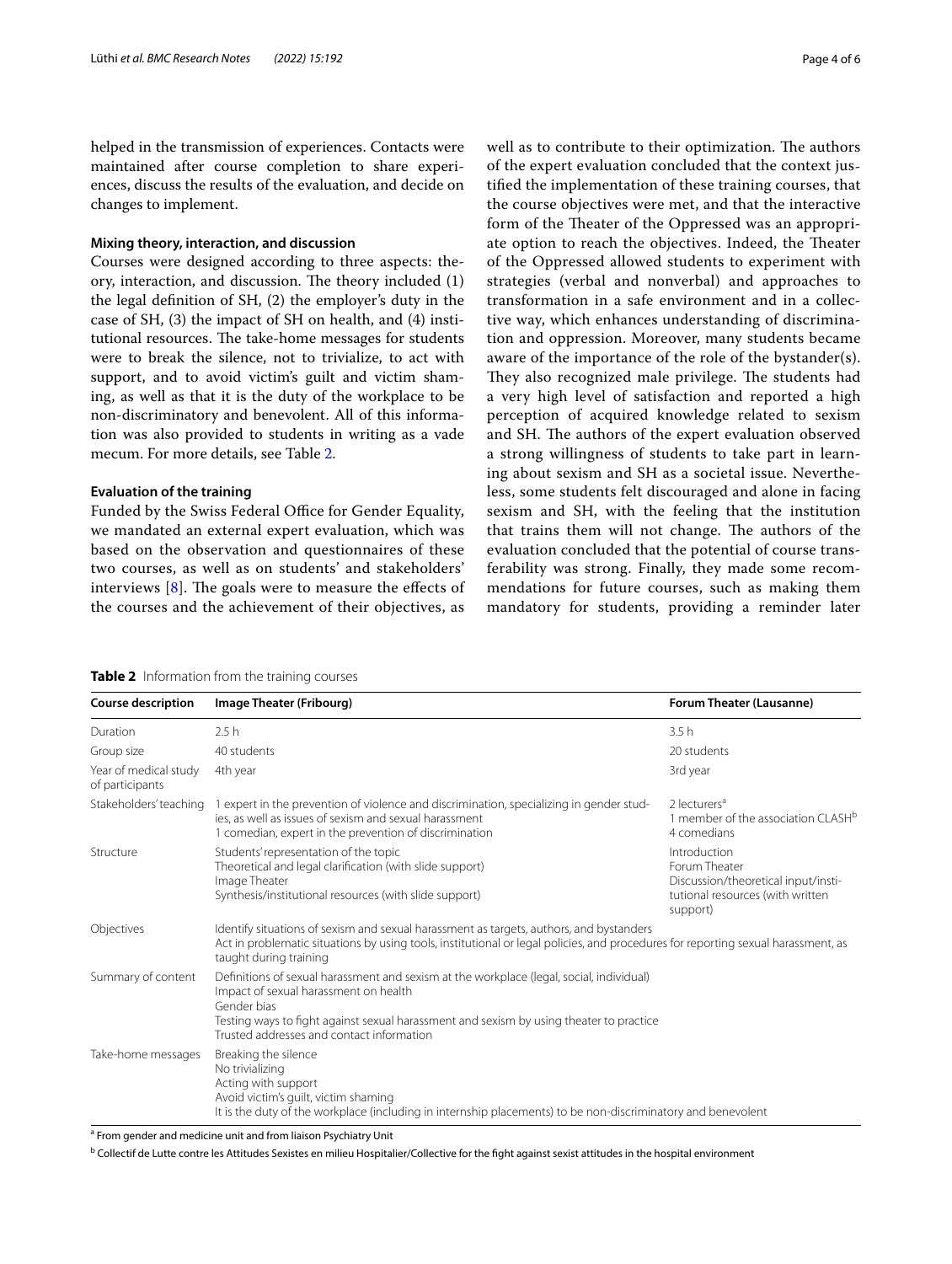during the curriculum, and delivering the course to teaching staff  $[8]$  $[8]$ .

# **Discussion**

In the training contexts in which they perform, students are at risk of sexism and SH, as shown in the scientifc literature [\[2](#page-5-1)] and through student testimonies. In this article, we aimed to describe two similar initiatives for prevention of sexism and SH to ensure healthy and safe training environments for medical students. Existing studies suggest that training can improve knowledge of SH procedures and lead to a better understanding of the phenomenon [\[2](#page-5-1)]. In addition, a reduction in SH is strongly associated with behavioral changes [\[2](#page-5-1)], and the techniques used in the Theater of the Oppressed, which involve both the body and the mind in interactive and concrete situations, can facilitate this change. The goal of the training courses was to discuss and identify individual, collective, and institutional resources to fght against sexism and SH. Addressing these topics requires mandatory and repeated teaching delivered by experts with deep knowledge about sexism and SH, who are able to generate an exchange of ideas, because SH, and sexism afect the very functioning of the society in which the students evolve.

Because SH impacts on the psychological, physical, professional, and social well-being of persons [\[9](#page-5-8)] and because SH is one of the various expressions of systemic sexism  $[10]$  $[10]$ , the reflection was performed on three levels: individual (body posture and professional practices), collective (reference group and professional culture), and institutional (managers and communication).

This "three-level" approach is innovative in the sense that (1) it addresses potential situations of SH that could occur within participants' own institutional settings, whereas these topics are generally debated outside of the institution; (2) it is in line with Swiss guidelines for medical education for professionalism and accountability; and (3) it is co-constructed by a variety of stakeholders.

According to the three focuses of prevention highlighted in report by the NASEM [[2](#page-5-1)] (prevention, protection, accountability), such courses are not sufficient: Trainers must also beneft from this kind of training in order to guarantee balanced prevention  $[11]$ . Furthermore, in Switzerland, there is no legal protection against SH in higher education, as the Swiss federal law on equality between women and men covers only salaried employment relationships. As a result, denunciations are rare (especially because of fear of reprisals) and sanctions even rarer, and students who are victims of SH often remain isolated  $[2]$  $[2]$ . Therefore, prevention measures have to be implemented in academic institutions. These institutions must take responsibility, bearing in mind that these situations do not, or do not only, result from bad individuals, but are also part of an organizational culture that tolerates situations of sexism [[12](#page-5-11)]. With a strong and clear message of "zero tolerance," institutions must provide transparent and accessible policies, procedures, and resources to address SH  $[11]$  $[11]$  in order to promote cultural change [[13](#page-5-12)].

# **Conclusion**

It is feasible to implement a training course on the prevention of sexism and SH for medical students by using Theater of the Oppressed. Such courses might help students better identify and react as victims or bystanders when facing situations of sexism and SH. They also have the potential to change behaviors, prevent future sexist behaviors, and contribute to a cultural change. However, such training courses need to be accompanied by other measures, such as making them compulsory for the entire clinical staf.

# **Limitations**

One limitation of the current study is that this course might be difficult to replicate in other universities, depending on the possibility of integrating new courses in their current medical curriculum and their available financial resources. Furthermore, although the Theater of the Oppressed was chosen to deal with this topic, other tools unknown to us may exist that would be appropriate too. Finally, the course is held only once in the curriculum. Prevention would be more complete if the topic were to be repeated longitudinally throughout the curriculum.

#### **Abbreviations**

CLASH: Collectif de Lutte contre les Attitudes Sexistes en milieu Hospitalier/ Collective for the Fight against Sexist Attitudes in the Hospital Environment; SH: Sexual harassment.

#### **Acknowledgements**

Not applicable.

#### **Author contributions**

Conceptualization, design, methodology: EL, LP, JS, PMG, CD, IR, LS, AB, CJ, JD, PYR, CC. Writing–original draft: EL, LP, PYR, CC, JS, JD. Writing–review and editing: EL, LP, JS, PMG, CD, IR, LS, AB, CJ, JD, PYR, CC. All authors read and approved the fnal manuscript.

#### **Funding**

This project was supported by the Swiss Federal Office for Gender Equality (request 19-046), the Institute of Family Medicine of the University of Fribourg, and the Faculty of Biology and Medicine of the University of Lausanne.

#### **Availability of data and materials**

Data sharing is not applicable to this article as no datasets were generated or analyzed during the current study.